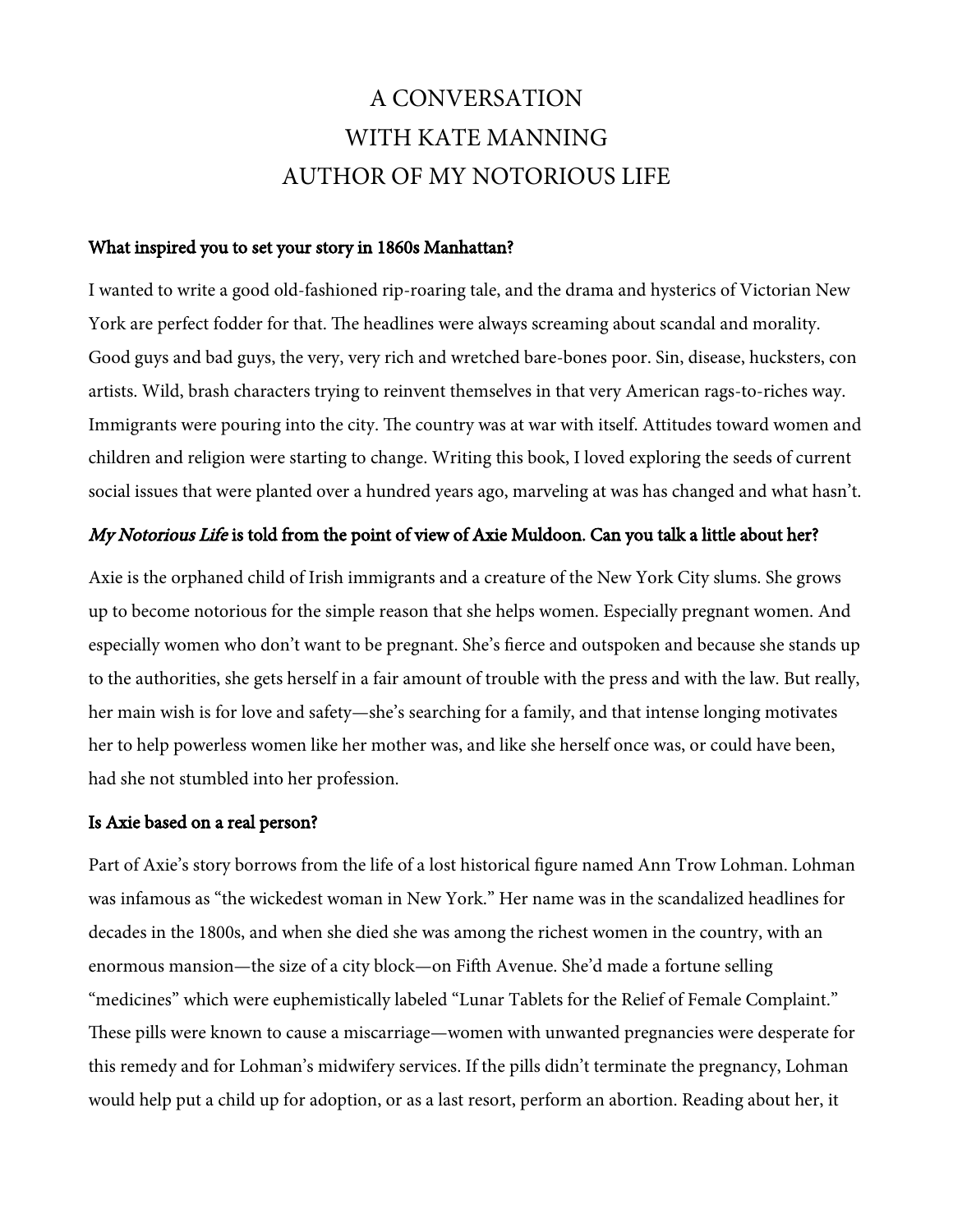seemed unlikely to me that she was entirely the "Hag of Misery" that the press constantly made her out to be.

### What happened to Ann Lohman?

She met a pretty grisly end. Because she provided abortions, she was jailed several times and served a year in the penitentiary on Blackwell's, now Roosevelt, Island. The advertising she did, and her wealth, attracted the law and religious crusaders. When she was arrested a fnal time, she was despondent and afraid, and killed herself in quite a dramatic fashion, by slicing her own throat.

But some people believed she wasn't dead at all and had faked her death by substituting the body of one of her "victims"—a woman who'd died during a procedure—and absconded to London or Paris. They worried that she might one day spill her secrets, revealing the names of all the society women and mistresses of prominent New Yorkers who'd used her services. When I read that people thought she wasn't dead, I wondered, well, what if she had lived to tell her story? And that's how the book frst caught fre in my imagination.

# Axie walks down New York City streets that, although the names are still the same, would be virtually unrecognizable to current day Manhattanites. What was Axie's Manhattan like?

Cherry Street, where Axie spends her childhood, was among the most harrowing, dangerous, and flthy quarters of the city. It was a few short blocks of extremely crowded and dark tenement slums with as many as three families in two rooms. There were open sewers and slop pits in rear yards, pigs and chickens wandering around. The sounds were of horse hooves on paving stones and the cries of oystersellers and other peddlers hawking their wares from carts. The smells must have been overwhelming.

Axie's Manhattan was polarized by race and war and class. The Civil War increased the number of prostitutes, destitute women, and unwanted pregnancies. In 1863, the Draft Riots shook the city, where whites blamed blacks for the war and were angry that blacks were not drafed. At least a dozen black men were lynched—one on Clarkson Street—and the Colored Orphans Asylum was looted and burned down. These events worked their way into My Notorious Life.

Of course, as a true New Yorker, Axie loves fashion and craves the glitter of the shops on Lower Broadway where Haughwout's Department Store opened on the corner of Broome Street in one of those gorgeous old cast-iron buildings. It was then a marvelous new wonderland of fashion and fne furnishings and crystal.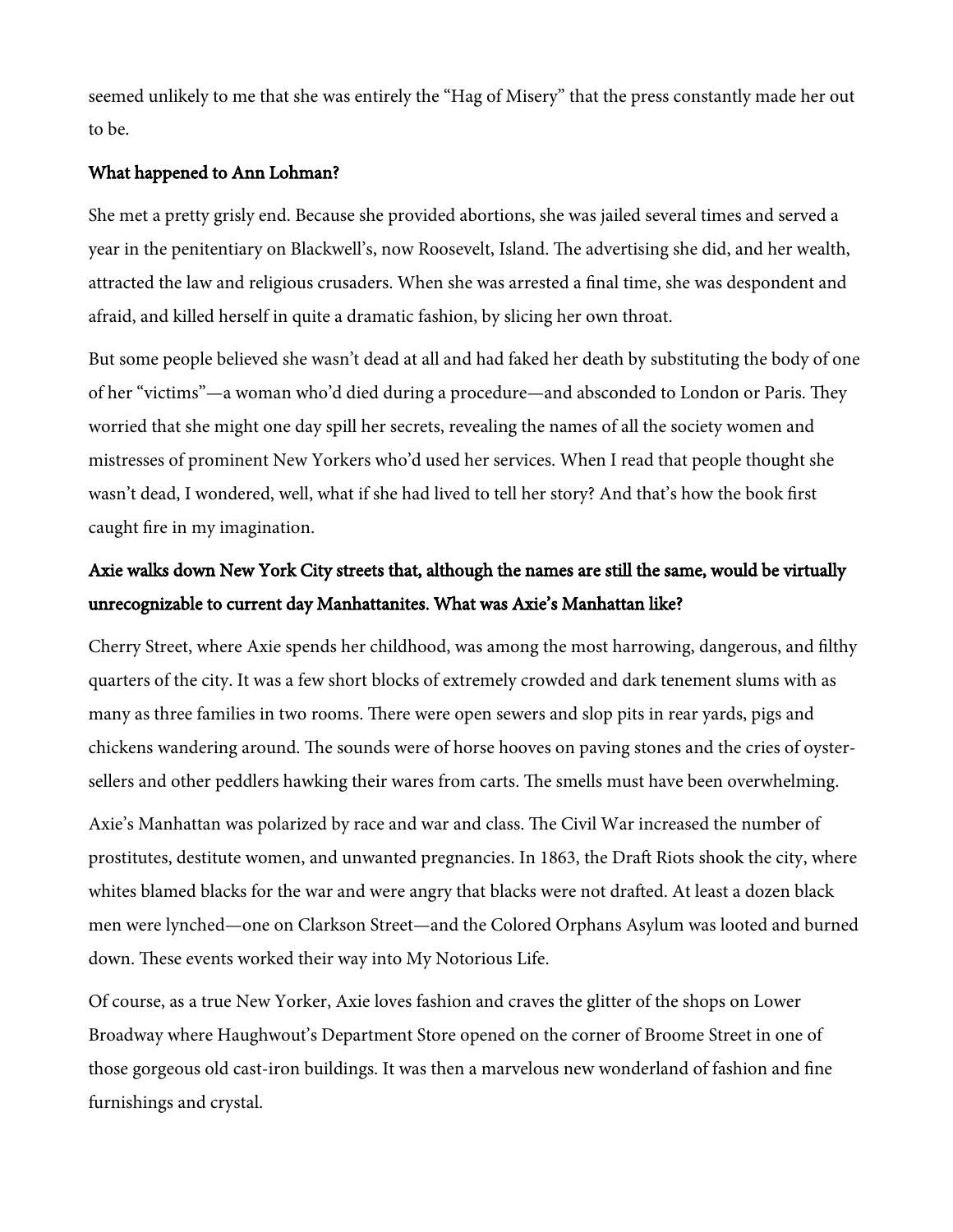# From the first line, "It was me who found her," readers quickly realize Axie speaks her own brand of English. How did you get Axie's voice and what are some of your favorite words from her time that you discovered?

It was torture getting her voice at frst, but once I got going, it was a pleasure. Starting out I wrote without any punctuation, since I wanted to get the feel of Axie as semi-literate, with a voice favored by Irish and the tough New York street. The fun of it was in finding slang words and bits of English that have fallen out of use and putting them in the mouths of the characters.

"Reticule" is a good one, for a purse. "Cabbage-hearted" means cowardly, a "unicorn," is a lusty old man. One of my favorites is "Grannymush" which is what my Irish friend calls somebody acting fussy. We really ought to resurrect some of the great old-fashioned insults and euphemisms: "bungstarter" comes from the tool used to tap a hole in a wooden keg. Words like "baubles," "cunicle," "the crinkumcrankum," and the "monosyllable" conjure anatomy perfectly, but they don't sound obscene to my ears —the same way foreign curse words don't seem crude. A euphemism is ofen more colorful than the technical term, anyway.

# Axie and her young brother and sister are begging on the streets when they are "saved" by Reverend Charles Brace of the Children's Aid Society. Brace really existed, didn't he?

Charles Loring Brace founded the Children's Aid Society, which is still a force for good in New York today. He comes off rather badly in My Notorious Life because he separates a family. But his impulses were philanthropic. He was one of the frst to realize that nobody in the mid-nineteenth century was taking care of destitute children in any sort of organized fashion. By 1850, there were about thirty thousand kids living on the streets of New York—kids as young as two, shoeless and sleeping on steam grates. Brace really grappled with the question of what, exactly, was society's responsibility to the poor and to children. His ideas resulted in the Orphan Train movement, which is a little-known chapter in US history, and one that sweeps up the characters in My Notorious Life.

### What was the Orphan Train Movement?

Brace believed that what these kids needed was fresh air, and fne Christian families to take them in. Of course he knew that Midwestern farms required strong backs to help work the land. So he started a project where these orphaned New York children would be shipped west. Signs advertising "Homes Wanted" would go up along the train route and people at the various stops would step forward to inspect the orphans—looking at their teeth and muscles. They'd then adopt a kid as if they were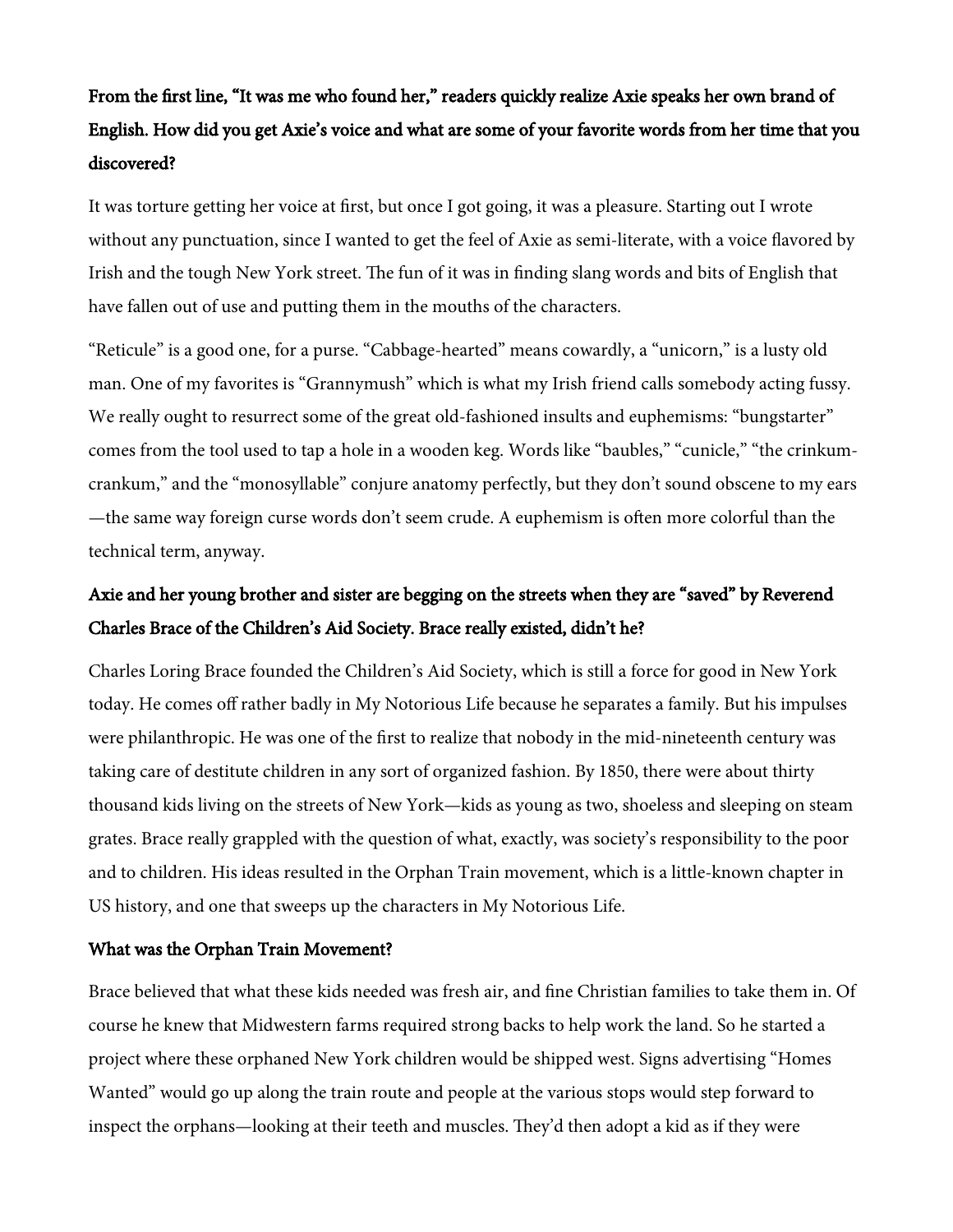adopting a puppy or a kitten. Many of these children met difficult fates. They were servants, or worse, abused. Still, some did fnd happy families, and Brace began a conversation about society's responsibility to its children that we continue to have today.

### At a young age, Axie becomes an apprentice to a midwife caring for pregnant women. What kind of research did you have to do, how factual are you, assuming you had to learn along with Axie?

I read a lot of old medical textbooks and books of marriage advice that were written in the nineteenth century. It was fascinating to see what passed for science back then. The "milk leg" for example, was the name for the condition when a pregnant woman's ankles swelled up—it was thought to be caused by an excess of mother's milk. As if milk just filled up the whole body somehow. That may sound almost hilarious to us now, but back then it was disastrous if you were a pregnant woman who was really suffering eclampsia. The novel is as true to the times as I could make it. I constantly referenced a crumbling 1864 medical textbook called Lectures on the Diseases of Women and Children. I also got help from two obstetrician-gynecologists I know, who basically talked me through how it would be to deliver a baby or do an abortion.

### What were conditions like for pregnant women in nineteenth-century America?

Grim. Even for rich women. There was no anesthesia stronger than a shot of whiskey. Doctors didn't know yet about infection, how unwashed hands could kill a patient. Women died in childbirth at very high rates. And God help a woman if she became pregnant out of wedlock. She was considered "ruined." She was often disowned or cast out by her family and shamed in public. A pregnant woman without a man had limited options: prostitution was a common fate.

There was little understanding of birth control, and women went to horrible extremes to end unwanted pregnancies. Termination was one of the only forms of birth control available and ofen carried out by the woman herself. They swallowed lye, turpentine, applied leeches, used knitting needles, turkey feathers, or crochet hooks. They would beat themselves or throw themselves down a flight of stairs.

When nineteenth-century newspapers began to advertise pamphlets like "Advice to a Wife," or medicines for "the relief of female complaint," women who were desperate for birth control responded, and midwives, like Axie in this novel, got rich as a result. But also around this time—maybe because of the money—the male medical profession began to insist on control over pregnancy, and midwives were forced out of the delivery room.